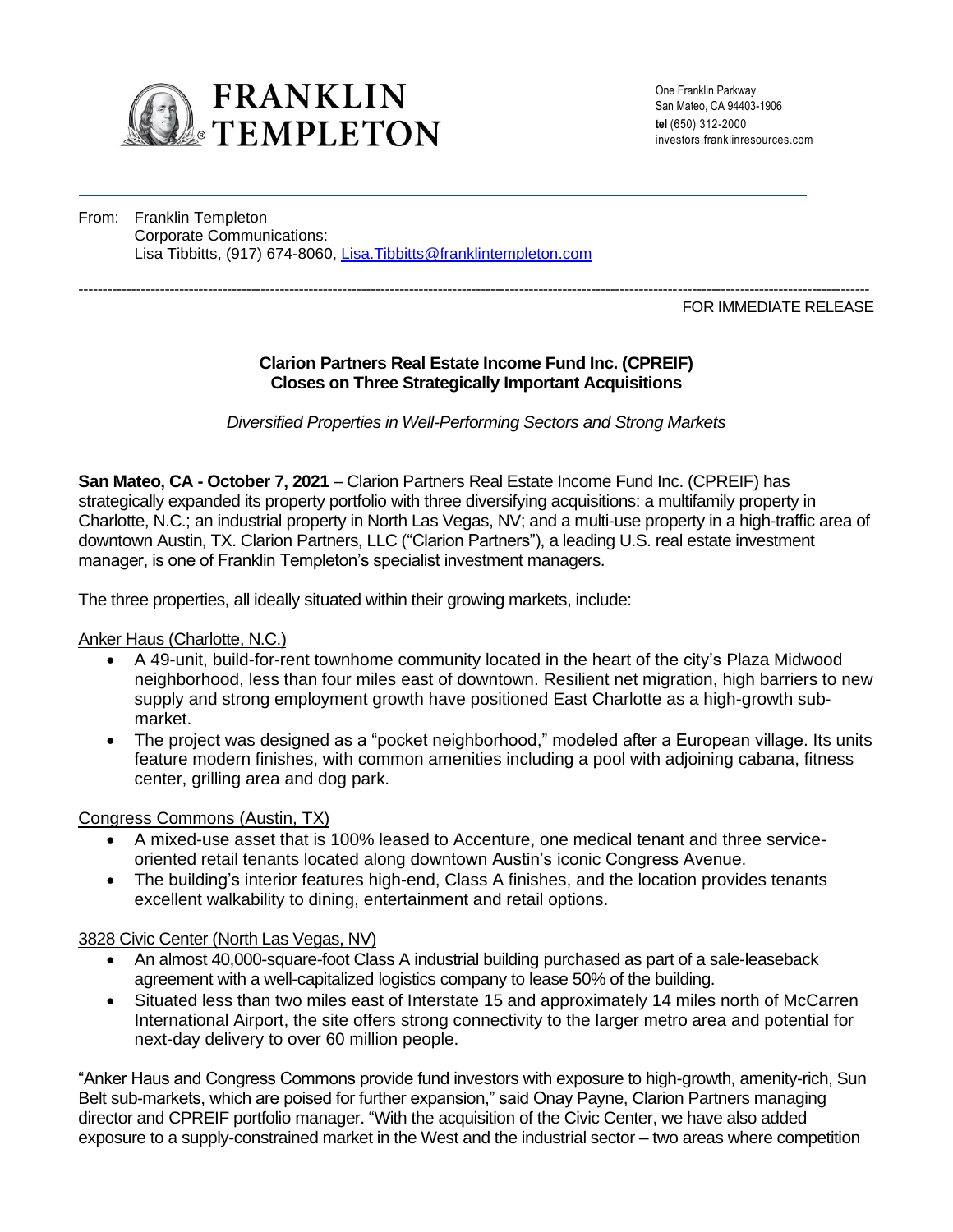for properties has proven particularly challenging. Clarion's strong local market relationships were critical in identifying and closing on this investment."

Clarion Partners managing director and CPREIF portfolio manager Richard Schaupp added, "We are excited about scaling and diversifying the portfolio with these three new investments across different geographies and property types. As we continue to grow the fund's property holdings, we remain focused on efficiently deploying capital while delivering for CPREIF's investors."

# **About Clarion Partners Real Estate Income Fund Inc. (CPREIF)**

CPREIF offers individual investors direct access to a portfolio of privately-held, income-producing commercial real estate properties through an innovative investment fund driven by Clarion's deep real estate expertise. CPREIF is a non-diversified, closed-end management investment company that continuously offers its common stock. The fund's investment manager, Legg Mason Partners Fund Advisor, LLC is an indirect, wholly owned subsidiary of Franklin Resources, Inc. ("Franklin Resources") and the fund's investment subadviser, Clarion Partners, is an indirect, majority-owned subsidiary of Franklin Resources. In addition, the fund's securities sub-adviser, Western Asset Management, also is an indirect wholly owned subsidiary of Franklin Resources. Hard copies of the fund's complete audited financial statements are available free of charge upon request. More information about CPREIF is available at [CPREIF.com.](https://www.cpreif.com/)

# **About Clarion Partners**

Clarion Partners, an SEC registered investment adviser with FCA-authorized and FINRA member affiliates, has been a leading U.S. real estate investment manager for more than 39 years. Headquartered in New York, the firm maintains strategically located offices across the United States and Europe. With more than \$63 billion in total assets under management, Clarion Partners offers a broad range of real estate strategies across the risk/return spectrum to its more than 500 domestic and international institutional investors. More information about the firm is available a[t www.clarionpartners.com.](https://www.clarionpartners.com/Pages/default.aspx)

### **About Franklin Templeton**

Franklin Resources, Inc. [NYSE:BEN] is a global investment management organization with subsidiaries operating as Franklin Templeton and serving clients in over 165 countries. Franklin Templeton's mission is to help clients achieve better outcomes through investment management expertise, wealth management and technology solutions. Through its specialist investment managers, the Company brings extensive capabilities in equity, fixed income, multi-asset solutions and alternatives. With offices in more than 30 countries and approximately 1,300 investment professionals, the California-based company has over 70 years of investment experience and over \$1.5 trillion in assets under management as of August 31, 2021. For more information, please visi[t franklinresources.com](https://urldefense.proofpoint.com/v2/url?u=http-3A__franklinresources.com&d=DwMFAg&c=PMBNytmjBbkRgFcdMTUT4Q&r=SrT8MG32j5MCV8Aj535r_SzAcgdJljlot_fvUr_dKbg&m=KLR-45kBbVSsTnKxXLonAZIETjbPc20gPiDvmmySALw&s=WihpbNQQcljcfNcxobHbAyJWlDS3RSXbelilO-lWCHk&e=) and follow us on [LinkedIn,](https://www.linkedin.com/company/franklin-templeton/) [Twitter](https://twitter.com/FTI_US) an[d Facebook.](https://www.facebook.com/franklintempleton/)

#### Investment Risks

The Fund is recently organized, with a limited history of operations. An investment in the Fund involves a considerable amount of risk. The Fund is designed primarily for long-term investors, and an investment in the Fund should be considered illiquid. Shareholders may not be able to sell their shares in the Fund at all or at a favorable price. Fixed income securities involve interest rate, credit, inflation and reinvestment risks. As interest rates rise, the value of fixed income securities fall. High-yield bonds possess greater price volatility, illiquidity and possibility of default. The Fund's investments are highly concentrated in real estate investments, and therefore will be subject to the risks typically associated with real estate, including but not limited to local, state, national or international economic conditions; including market disruptions caused by regional concerns, political upheaval, sovereign debt crises and other factors. Asset-backed, mortgage-backed or mortgagerelated securities are subject to prepayment and extension risks. The Fund and/or its subsidiaries employ leverage, which increases the volatility of investment returns and subjects the Fund to magnified losses if an underlying fund's investments decline in value. The Fund may use derivatives, such as options and futures, which can be illiquid, may disproportionately increase losses, and have a potentially large impact on Fund performance.